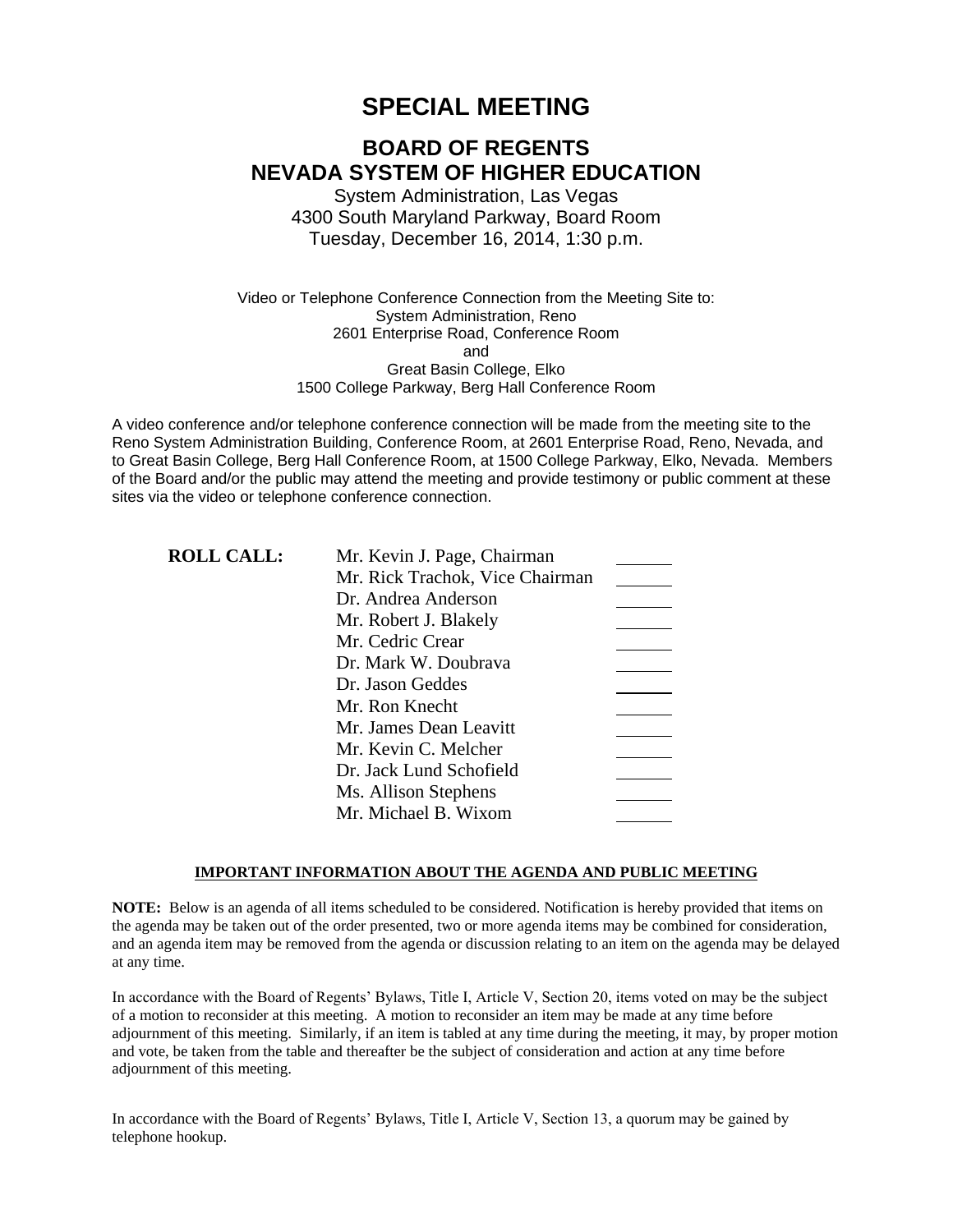Some agenda items are noted as having accompanying reference material. Reference material may be accessed on the electronic version of the agenda by clicking the reference link associated with a particular item. The agenda and associated reference material may also be accessed on the Internet by visiting the Board of Regents' website at:

### <http://system.nevada.edu/Nshe/index.cfm/administration/board-of-regents/meeting-agendas/>

Many public libraries have publicly accessible computer terminals. Copies of the reference material and any additional support materials that are submitted to the Board of Regents' Office and then distributed to the members of the Board of Regents after the mailing of this agenda but before the meeting, will be made available as follows: 1. Copies of any such materials are available at the Board of Regents' Office at 2601 Enterprise Road, Reno, Nevada and the Board of Regents' Office at 4300 South Maryland Parkway, Las Vegas, Nevada. A copy may be requested by calling Patricia Rogers at (775) 784-4958; 2. Copies of any such materials will also be available at the meeting site.

Reasonable efforts will be made to assist and accommodate physically disabled persons attending the meeting. Please call the Board Office at (775) 784-4958 in advance so that arrangements may be made.

# **CALL TO ORDER – ROLL CALL**

# **PLEDGE OF ALLEGIANCE**

### **1. PUBLIC COMMENT INFORMATION ONLY**

Public comment will be taken during this agenda item. No action may be taken on a matter raised under this item until the matter is included on an agenda as an item on which action may be taken. Comments will be limited to two minutes per person. Persons making comment will be asked to begin by stating their name for the record and to spell their last name. The Board Chair may elect to allow additional public comment on a specific agenda item when that agenda item is being considered.

In accordance with Attorney General Opinion No. 00-047, as restated in the Attorney General's Open Meeting Law Manual, the Board Chair may prohibit comment if the content of that comment is a topic that is not relevant to, or within the authority of, the Board of Regents, or if the content is willfully disruptive of the meeting by being irrelevant, repetitious, slanderous, offensive, inflammatory, irrational or amounting to personal attacks or interfering with the rights of other speakers.

# 2. **EMPLOYMENT CONTRACT, FOR POSSIBLE ACTION HEAD FOOTBALL COACH, UNLV**

UNLV President Donald D. Snyder requests approval of a multi-year employment agreement for Mr. Tony Sanchez as UNLV Head Football Coach. The terms and conditions of the agreement will be presented and discussed at the meeting. *[\(Ref. BOR-2a,](http://system.nevada.edu/tasks/sites/Nshe/assets/File/BoardOfRegents/Agendas/2014/dec-mtgs/bor-refs/REF%20BOR%202a.pdf) [Ref. BOR-2b,](http://system.nevada.edu/tasks/sites/Nshe/assets/File/BoardOfRegents/Agendas/2014/dec-mtgs/bor-refs/REF%20BOR%202b.pdf) [Ref. BOR-2c](http://system.nevada.edu/tasks/sites/Nshe/assets/File/BoardOfRegents/Agendas/2014/dec-mtgs/bor-refs/REF%20BOR%202c.pdf) and [Ref. BOR-2d](http://system.nevada.edu/tasks/sites/Nshe/assets/File/BoardOfRegents/Agendas/2014/dec-mtgs/bor-refs/REF%20BOR%202d.pdf) )*

*FISCAL IMPACT: Yes. The terms and conditions will be presented at the meeting.*